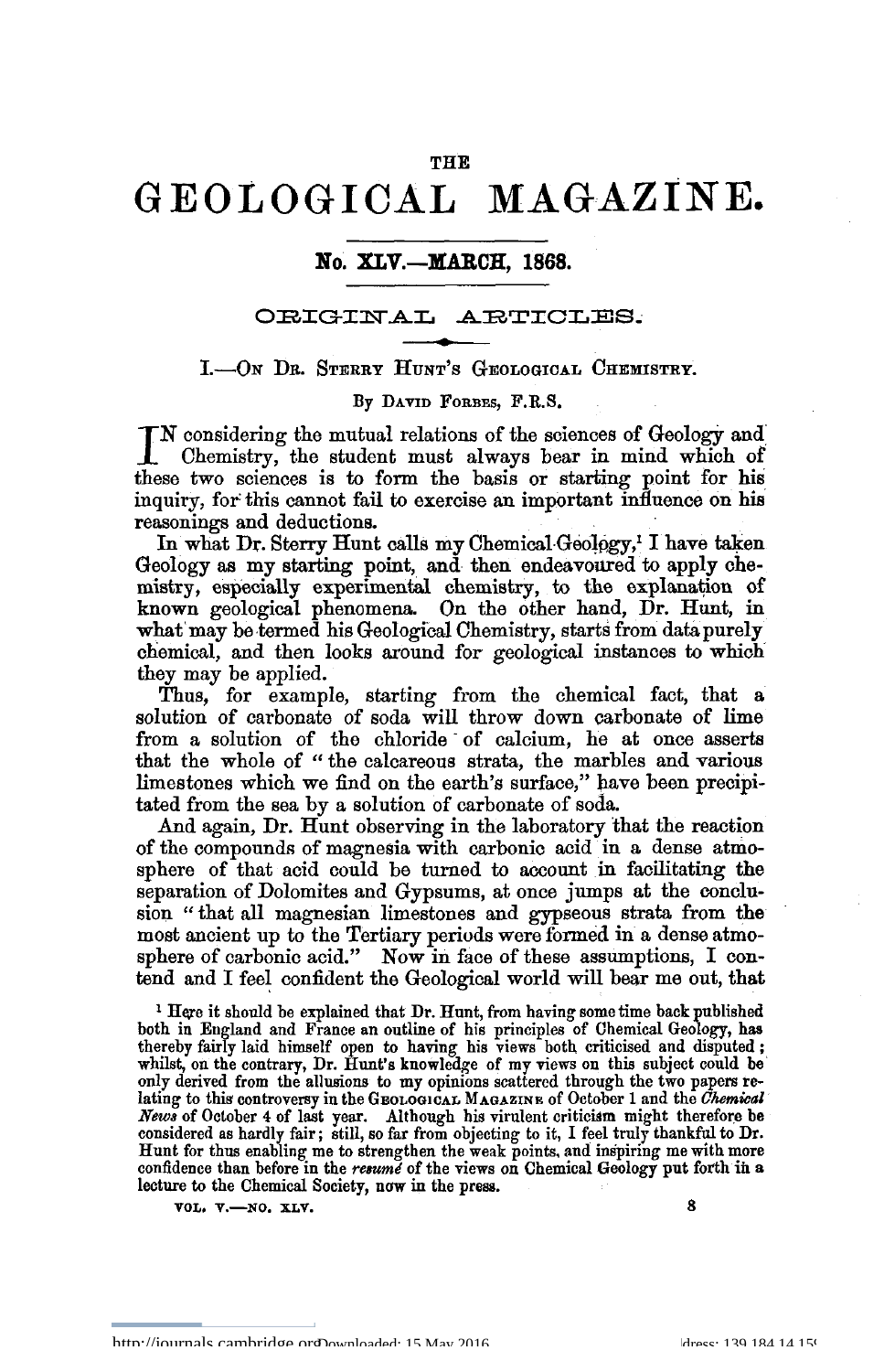no Geologist whosoever could in applying the study of Chemistry to the explanation of the phenomena of his science ever by any possibility have arrived at such sweeping generalizations.<br>When the safety of Rome was endangered by the victories of Hannibal, the advice of Scipio to the Romans

attacking Carthage; and the papers of Dr. Hunt in the *Chemical News* of Jan. 17, and the GEOLOGICAL MAGAZINE of Feb. 1st, evidently prove that he is determined to pursue a similar course ; yet I confi- dently trust with a different result, since in this case I believe the forces at command are fully adequate, both for offence as well as for defence.

In this discussion, however, much more trouble is likely to be caused to me by the method in which Dr. Hunt carries on his scientific warfare, and which seems to partake of the character of the country in which he resides, where the Indian system used to be, to worry out the enemy by skirmishing, but never to attack strong points; and the history both of scientific discussion as well as of nations has shown how very effective such a plan of operations may prove, even in the defence of a very weak cause.

For this reason, therefore, I have considered it wise to keep the main points under consideration as prominently in view as possible, and if possible not to allow the discussion to become so diffuse as to risk losing sight of them, which I fear the readers of Dr. Hunt's long communication may be likely to do. Acting upon this determina- tion, therefore, I have in my reply to Dr. Hunt's paper in the *Chemical News* of Jan. 17, which also appeared in the GEOLOGICAL MAGAZINE of Feb. 1, given a plain and concise statement of the points, num- bered 1 to 9, in which I have presumed to differ from Dr. Hunt's views ; and as I now find nothing in his subsequent communication to the GEOLOGICAL MAGAZINE of February 1 which could in any way tend to shake my conviction of the unsoundness of these points, I must be content to wait until Dr. Hunt may condescend to bring forward new evidence in their defence.

If now, however, after a perusal of Dr. Hunt's paper in the February number of the GEOLOGICAL MAGAZINE, it is compared with his preceding communication in the *Chemical News,* it will be perceived, as the Editor of the GEOLOGICAL MAGAZINE has already observed, to be to a great extent the same, and in many parts even verbatim; and remembering Dr. Hunt's puerile accusation, that I, "for some unknown reason, withheld from the readers of the *Chemical Neios"* matter which I published in the pages of the GEOLOGICAL MAGAZINE, it is amusing to observe that Dr. Hunt has in like manner reserved for the readers of the GEOLOGICAL MAGAZINE several interesting observations which probably he may have considered (and with some reason) as beyond the capacity of the chemists who patronize the *Chemical News*,—among others, for example, the following: " As for the noble metals, whose com-<br>pounds with oxygen are decomposed at elevated temperatures, their great volatility, as compared with earthy and metallic oxides, would keep them in the gaseous form till the last stage of precipitation of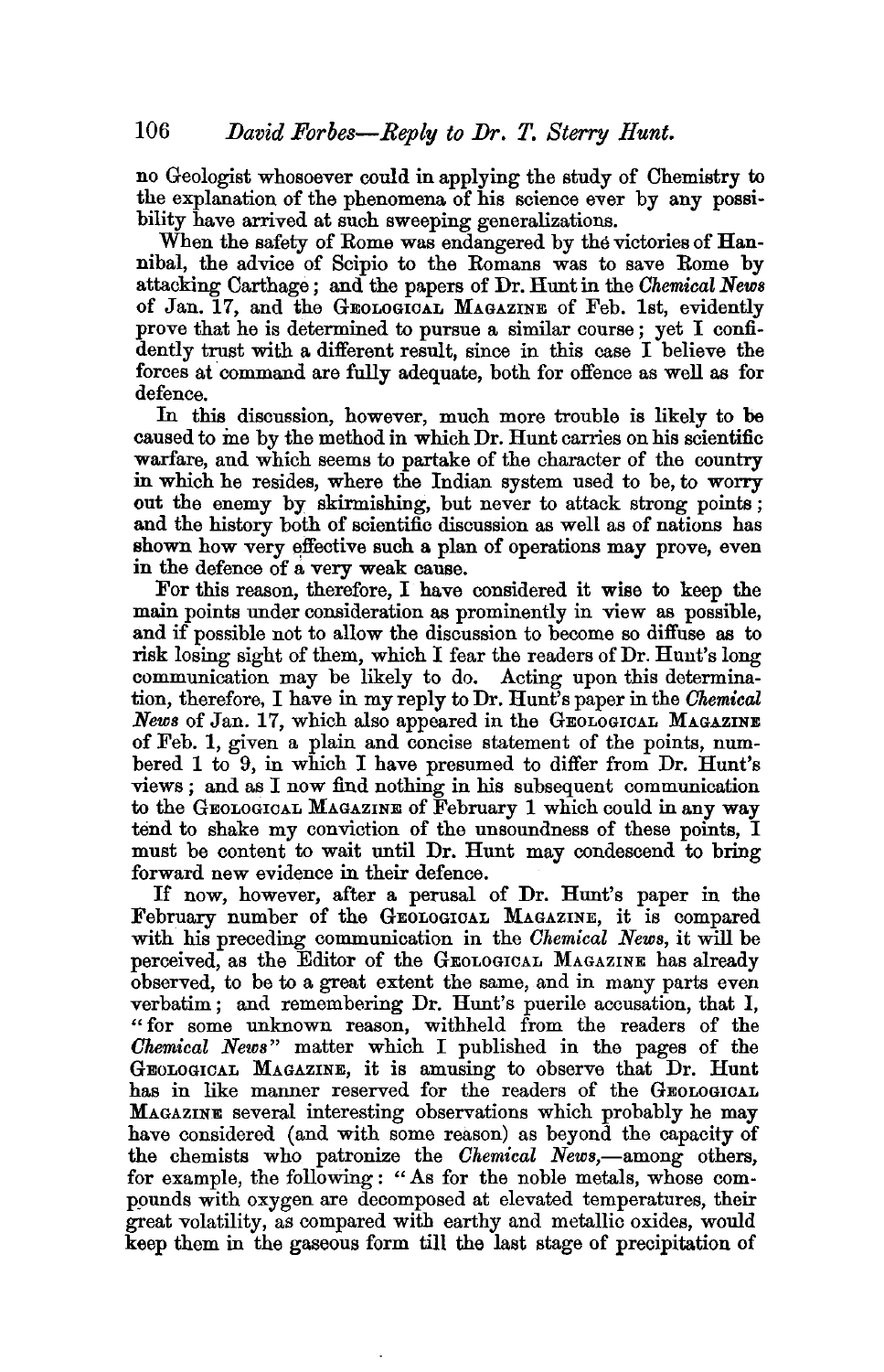earthy oxidised matters, when by fax the greater part of the globe was probably solidified. Hence we now find them in the earth's superficial crust." And a little further, "We cannot conceive any-<br>thing else than the production of a homogeneous oxydized silicated mass, upon which, at a late period, would be precipitated the noble metals.

Chemists will not require any comments upon the above, for they are accustomed to regard Platinum, for example, as one of the most refractory bodies known, which, of course, cannot be the case now that Dr. Hunt has made this interesting discovery of its great volatility at a point at which silicates solidify ; and further, they were not aware that the extreme refractory nature of the other metallic oxides had been so completely demonstrated, since some of them, at least, as Lead, Bismuth, Antimony, Molybdenum, etc., are not remarkable for that property ; whilst geologists will not feel convinced from Dr. Hunt's mere assertion that the noble metals have from the beginning been in the earth's superficial crust, precipitated on to it from the skies like Jupiter's golden rain, but may also be inclined to believe that they may have been carried up from below.

The only important point which Dr. Hunt now advances is the courteous request for Mr. Forbes to explain "the intervention of water in all igneous rocks, which, as he declares, are outbursts from the still fluid interior of our globe." The above words do not exactly express my views, since I advance that igneous rocks have their sources in some *"reservoir or reservoirs"* of still fluid matter in the interior of the earth; and I would add that, by the actions of capillarity and heat, I see no difficulty in explaining the infiltration. of the requisite amount of water for the supply of such a source.<br>As, however, I could not even think of accusing Dr. Hunt of "un-<br>familiarity with geological literature," to use his own words, I<br>could not suppose him igno in Europe, at least, is regarded as somewhat of an authority on these subjects; Dr. Hunt will find this question fully answered by that gentleman, whose words are: "En résumé, sans exclure l'eau originaire, et en quelque sorte de constitution initiale, que l'on suppose généralement incorporée aux masses intérieures et fondues, M. Daubrée est porté à conclure de l'expérience ci-dessus relatée, que l'eau de la surface pourrait, sous l'action combinée de la capillarité et de la chaleur, descendre jusque dans les parties profondes du globe."

Always preferring, when possible, a reference to fact or experi- ment than to authority, 1 would advise Dr. Hunt, in order to form a conception of such strange action, to examine a common Gifford or other injector used to supply feed-water to a high pressure boiler, and he will soon perceive that the very forces which otherwise would prevent the entrance of the water into the boiler are the very means of forcing it in.

Dr. Hunt also asks me to remember " that the oldest known series of rocks, the Laurentian, consists of quartzites, limestones, and gneiss evidently of sedimentary origin and derived from still older sedimen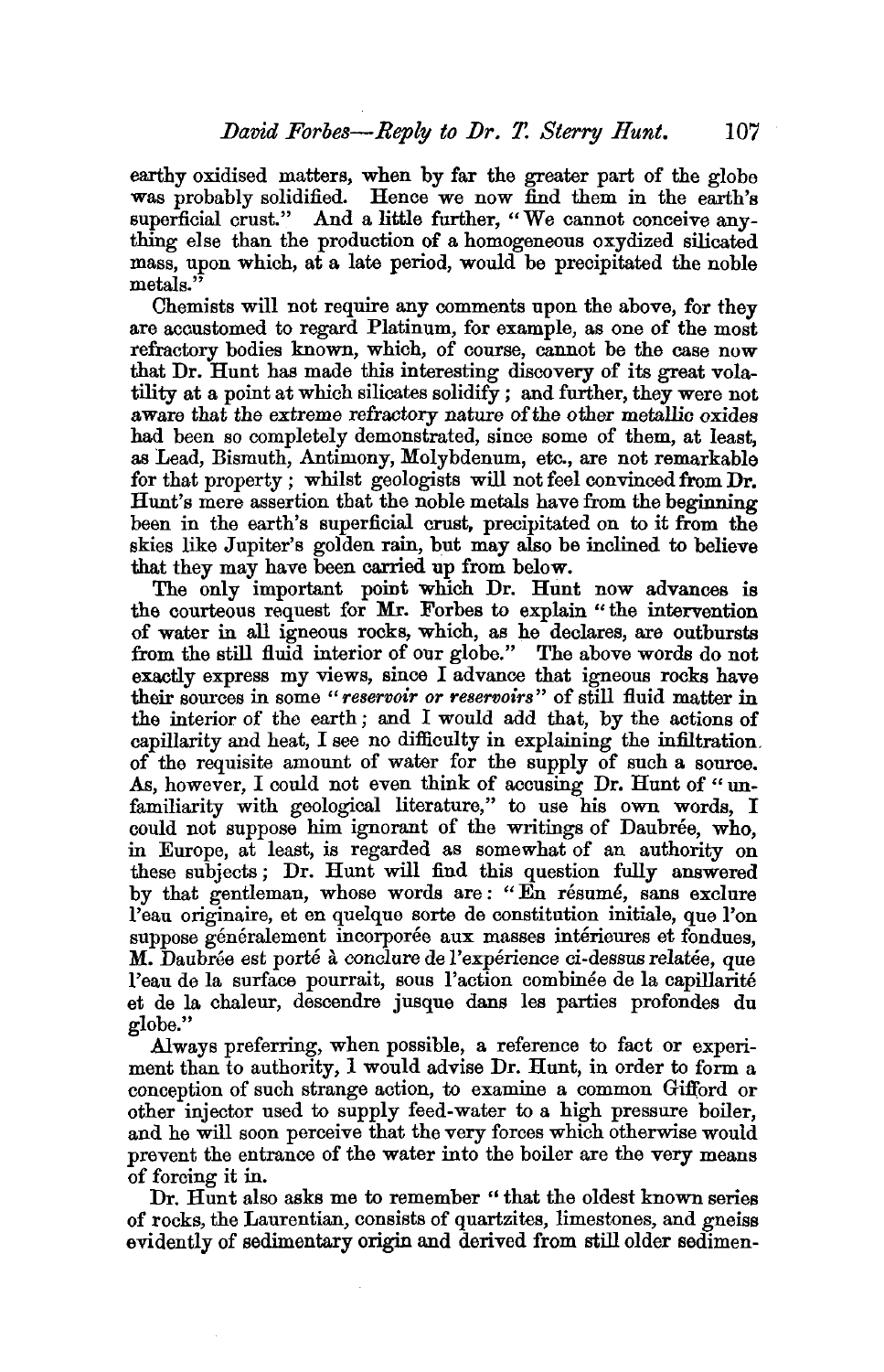tary rocks." When I was in Canada, what little I saw of the Lau-<br>rentian rocks did not at all prove to me that they had been derived<br>from *still older sedimentary rocks*, but, on the contrary, whilst believing that the Laurentian gneiss, quartzites, &c., were of metamorphic sedimentary origin, I inclined to the conclusion that the materials of which they had been reconstructed had most probably been the *debris* of eruptive igneous rocks, and this view I have maintained since 1854 with regard to some of the analagous Norwegian rocks which Dr. Hunt claims to be Laurentian. To refresh my memory, how-<br>ever, I have read over the description of the mineral characters of the<br>Laurentian rocks in the Report of the Geological Survey of Canada. pp. 22–49, but can find no evidence whatsoever to the contrary—and, therefore, without disputing the correctness of Dr. Hunt's assertions on points where he ought at least to be confident, I would ask whether

this statement is founded on facts or on hypothesis.<br>Dr. Hunt devotes a whole page to what appears to be an inquiry, as to who first showed that water played a part in igneous action, a subject which may be of personal or historical interest, but which is quite irrelevant to the questions under consideration; for all geologists will persist, notwithstanding whatever Dr. Hunt opines to the contrary, in regarding igneous action as volcanic action and volcanic action as igneous action, nor can they suppose for a moment that any person, except one who never had seen a volcano in eruption, could be blind to the evidence of his senses and deny the co-associar tion of vapours and gases with volcanic action;—that the results of Mr. Scropes' admirable researches should have been discredited and ridiculed and declared unchemical, should be a warning in future to chemists not to hazard such opinions without having studied the subject in the field as well as in the laboratory.

As Dr. Hunt brings forward the question of the density of quartz, I may here state, what I omitted in my paper in the *Chemical News,* that all arguments based on this fact are completely invalidated by the fact that the specific gravity of crystallised quartz out of true volcanic lavas is 2.6, or the same as that of the quartz in granite; and, further, that Mr. Sorby's examination of the quartz out of these lavas completely proves that it was crystallized out of the melted rock, and not, as Dr. Hun originally sedimentary strata.

Having long occupied myself with the application of the micro- scope in geology, and repeated most of Mr. Sorby's experiments relating to this subject, I consider it superfluous to contradict Dr. Hunt when he accuses me of not understanding Mr. Sorby's views, being quite content with that gentleman having expressed himself decidedly to the contrary. I would recommend Dr. Hunt also to commence with the study of microscopic geology, and can well, imagine his being disconcerted when, on opening the last number of the GEOLOGICAL MAGAZINE, he found a few lines from Mr.<br>Sorby, quite sufficient to annihilate all the deductions he had so elaborately arrived at from the study of that gentleman's memoirs, with the object of making them serve his own purposes.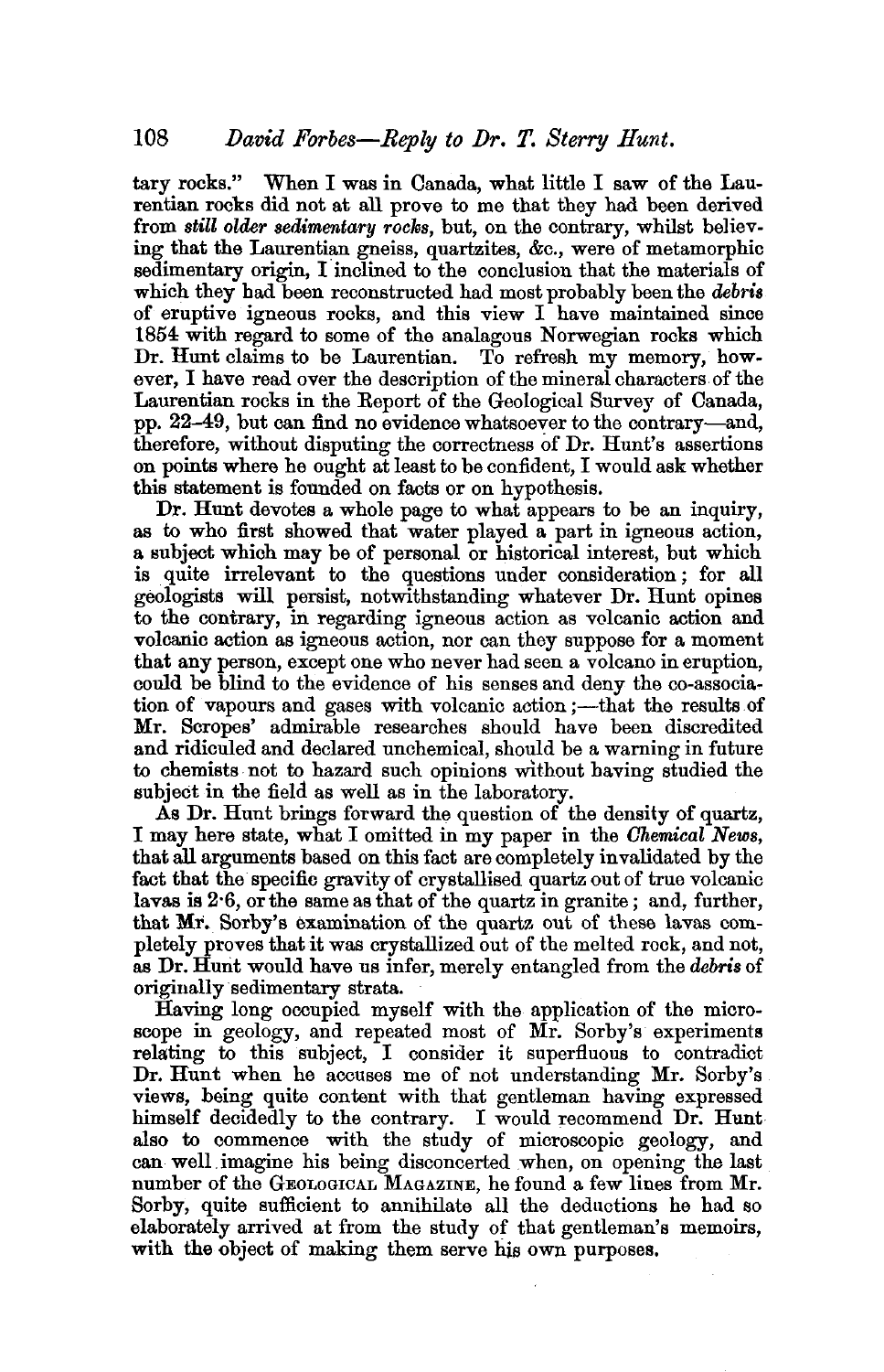All the other points have been noticed in my recent communication to the *Chemical News,* and I would merely state here that as regards Dr. Hunt's criticisms upon my views it is probable that many of them would not even have been advanced by Dr. Hunt had he waited until the outline of my views on Chemical Geology, now in the press, had appeared, instead of selecting scattered and disjointed sentences for attack, without giving the context. Thus, for example, when he accuses me of being ignorant of the laws of diffusion, he would have found my opinions expressed as follows :—

"Whilst, on the one hand, the zones formed in the earth are considered to have possessed a somewhat stable or permanent character, those formed in the atmosphere would, on the contrary, be the reverse, for no sooner had th acting tendency of the laws of diffusion of gases, than these latter would assert themselves, and, in process of time, entirely obliterate this arrangement." And again, " as before stated, this arrangement would be gradually

obliterated by diffusion, but, as the element of time is of vital im- portance in considering the effects of diffusion, it is imagined that, before being obliterated, this arrangement may have had considerable influence in modifying the chemical re-actions which took place at this period in the earth's history."

Dr. Hunt, whose knowledge of the laws of diffusion does not seem to include any appreciation of the importance of the element of time in their consideration, might just as well tell us that a lump of sugar could not reach the bottom of a tumbler of water because sugar will dissolve in water. As Dr. Hunt seems to have such respect for authorities on the subject, I will, with the greatest pleasure, submit the question, whether the above proposition is invalidated by the action of the laws of diffusion, to the decision of Mr. Graham, the great expounder of these laws, and abide by his verdict.<sup>1</sup>

In the discussion of new views, more is required than mere quota-<br>tions from old authorities. What is specially wanted are facts and experimental evidence. It must also be remembered that much depends upon the mode in which authorities are made use of in such discussions, since it is often an easy matter to select passages, or disjointed fragments, from the published works of authorities, which may appear to support almost any view which may be taken of a subject under consideration.

Dr. Hunt, whose paper consists, in greater part, of references to numerous authorities, from the time of Thomas a Kempis down to that of Sterry Hunt, seems to be quite aware of this fact, as an in- stance or two will testify. Thus, when Dr. Hunt quotes Hopkins in support of his views as

to the consolidation of the molten sphere, he takes care not to inform his readers that Hopkins distinctly declares his opinion that the exterior was not the last to solidify, but would have consolidated be-

<sup>1</sup> It must be remembered that these gases are supposed to be formed at an instant of general combination *in tit&,* and not gradually gathered from the realms of space.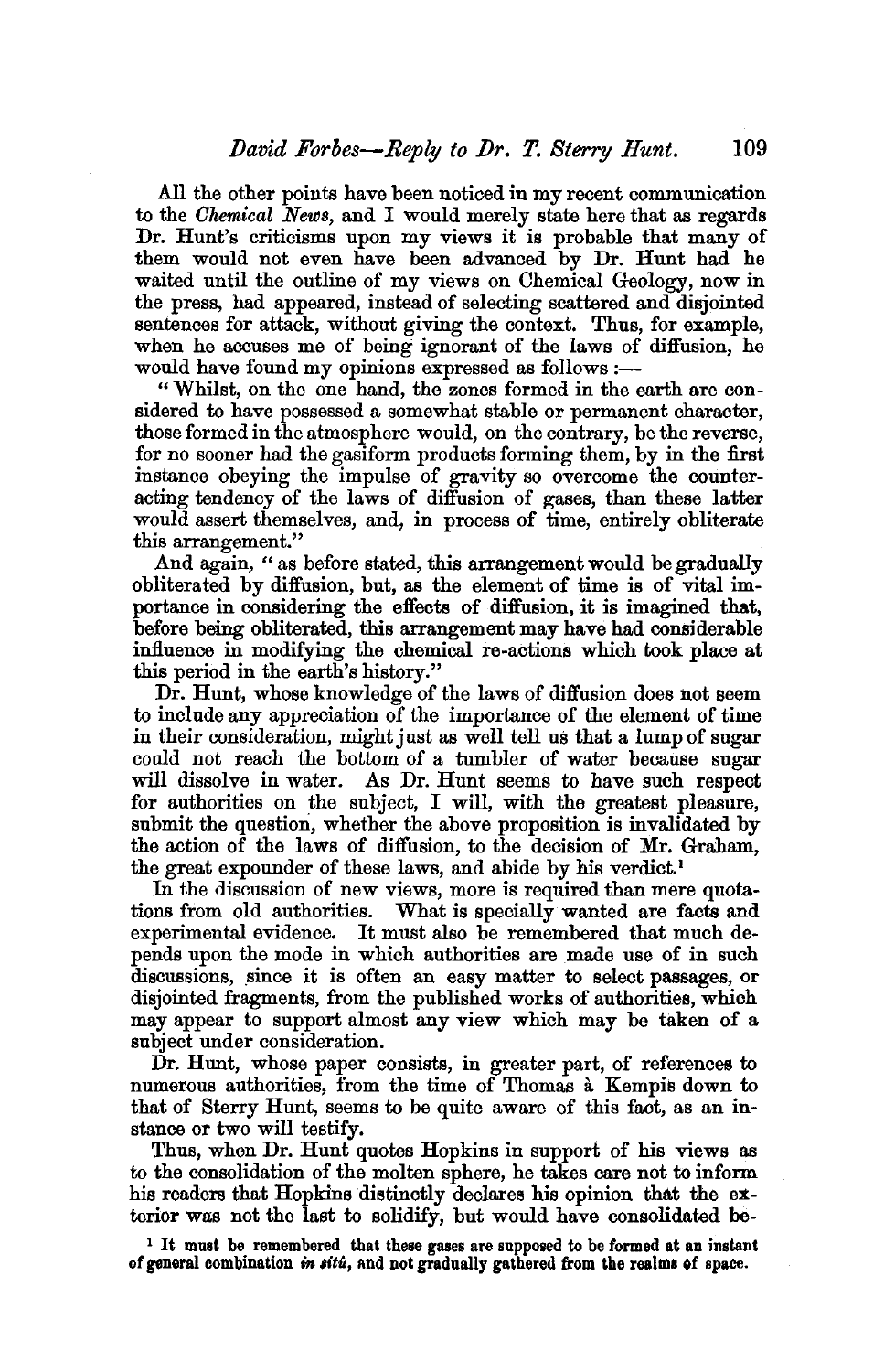fore the interior had became entirely solid, a view which I have adopted on his authority, and which is diametrically opposed to Dr.<br>Hunt's opinion that the surface of the earth immediately previous<br>to its entire solidification was "a liquid bath of no great depth, sur-

rounding the solid nucleus." " Again, although he finds it convenient to quote Forchammer in reference to some minor points quite beyond the limits of the present discussion, he seems to be quite unaware of the fact that the idea of the saline crust of chlorides, &c, which he ridicules my having adopted, was long before propounded by Forchammer, who made the calculation that the chloride of sodium in such a crust would have been fully sufficient to have clothed the entire sphere with a coating of salt some 10 feet in thickness.

And yet again when he refers to Sorby's experiments as proving many points in favour of his views, amongst others that quartz cannot be volcanic, *i.e.*, a product of igneous fusion in nature, his deductions are at once entirely put to rout by the few lines from Sorby himself, produced in my last communication to the *Chemical News.*

On the other hand, after a careful consideration of the various memoirs of Hopkins, Forchammer, and Sorby, along with a careful repetition of many of their experiments, I cannot discover any one single point inconsistent with the views I have advanced. I am also able to bring much evidence in their favour from the writings of Daubree, Bunsen, Durocher, Phillips, and other men of eminence, whose opinions Dr. Hunt evidently considers of no importance.

To prove that it is better to stay at home in one's laboratory than to travel wide and far in order to study Nature's operations in the field (as recommended by Sir Charles Lyell and other eminent men), Dr. Hunt quotes Thomas à Kempis, to the effect that " those who make long pilgrimages rarely become saints." What we require, however, is geologists, not saints; and it is well known that a know-<br>ledge of the world acquired by travel is the best antidote to bigotry or one-sided opinions.

As I have previously explained, I was induced to enter into this controversy (which I am quite confident will do good to science, by ventilating some obscure points) by the special invitation, conveyed in writing, from Dr. Hunt "to have a friendly fight;" but I now find, if I may judge from the style of that gentleman's communications, both to the GEOLOGICAL MAGAZINE and *Chemical News,* that his idea of scientific discussion consists in an attempt to overwhelm his opponent with sneers and countless accusations of incompetency and ignorance,1 —ignorance of chemistry, of geology,

1 Dr. Hunt does not merely content himself with mere accusations of ignorance, for when disputing my assertion that " reactions of the compounds of magnesia with carbonic acid in an artificially compressed atmosphere of that acid," had long been employed on a large scale, he uses the words " here it becomes difficult to admit the plea of ignorance, which suggests itself for most of Mr. Forbes's previous errors and mis-statements." I may merely add that, since the appearance of Dr. Hunt's communication in the Chemical News of January 17, I have